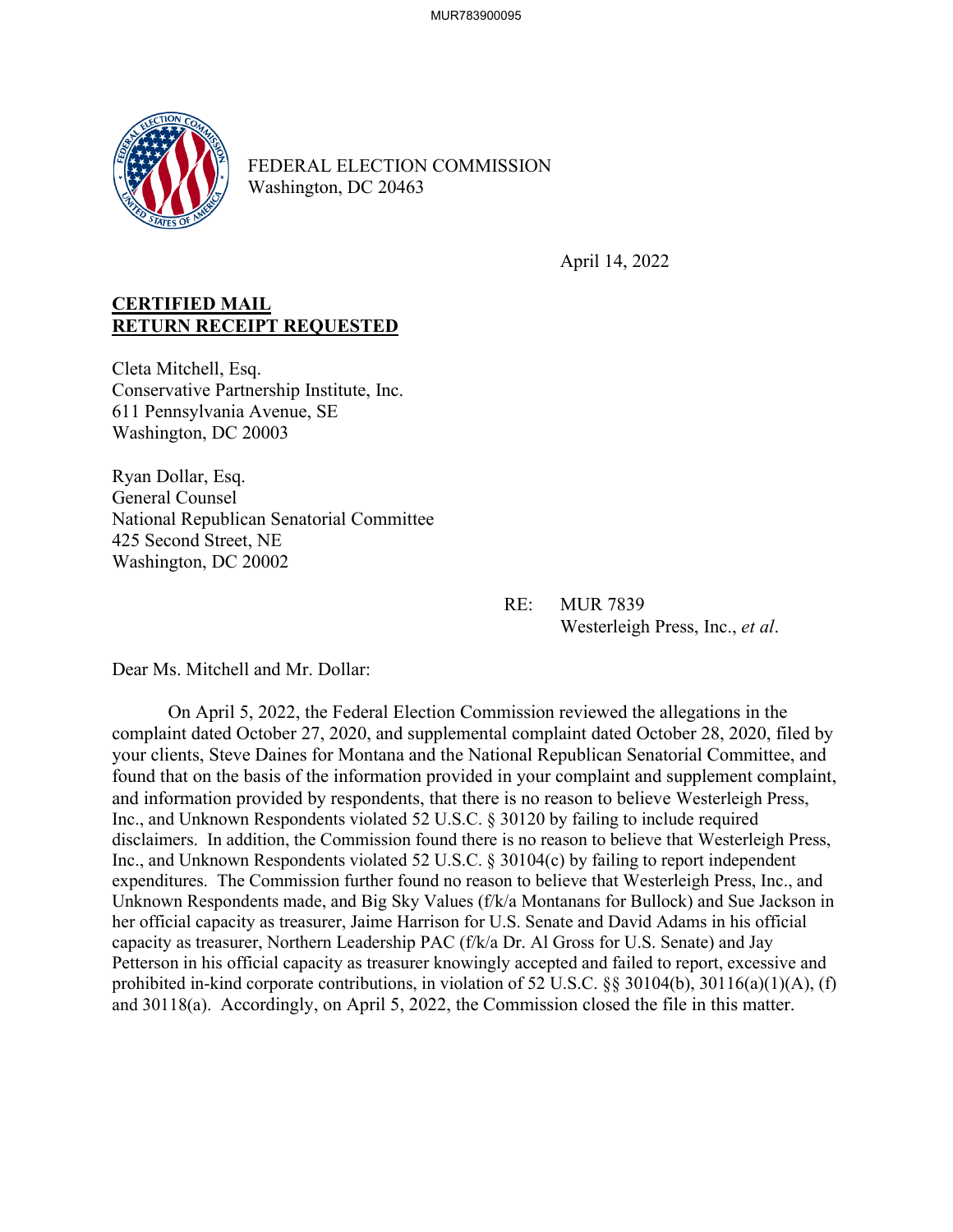MUR 7839 (Westerleigh Press, Inc., *et al*.) Letter to Counsel Page 2 of 2

 Documents related to the case will be placed on the public record within 30 days. *See* Disclosure of Certain Documents in Enforcement and Other Matters*,* 81 Fed. Reg. 50,702 (Aug. 2, 2016), effective September 1, 2016. The Factual and Legal Analysis, which more fully explains the Commission's findings is enclosed.

 The Federal Election Campaign Act of 1971, as amended, allows a complainant to seek judicial review of the Commission's dismissal of this action. *See* 52 U.S.C. § 30109(a)(8).

Sincerely,

 Lisa J. Stevenson Acting General Counsel

Mark Shonkwiler

 BY: Mark Shonkwiler Assistant General Counsel

Enclosure Factual and Legal Analysis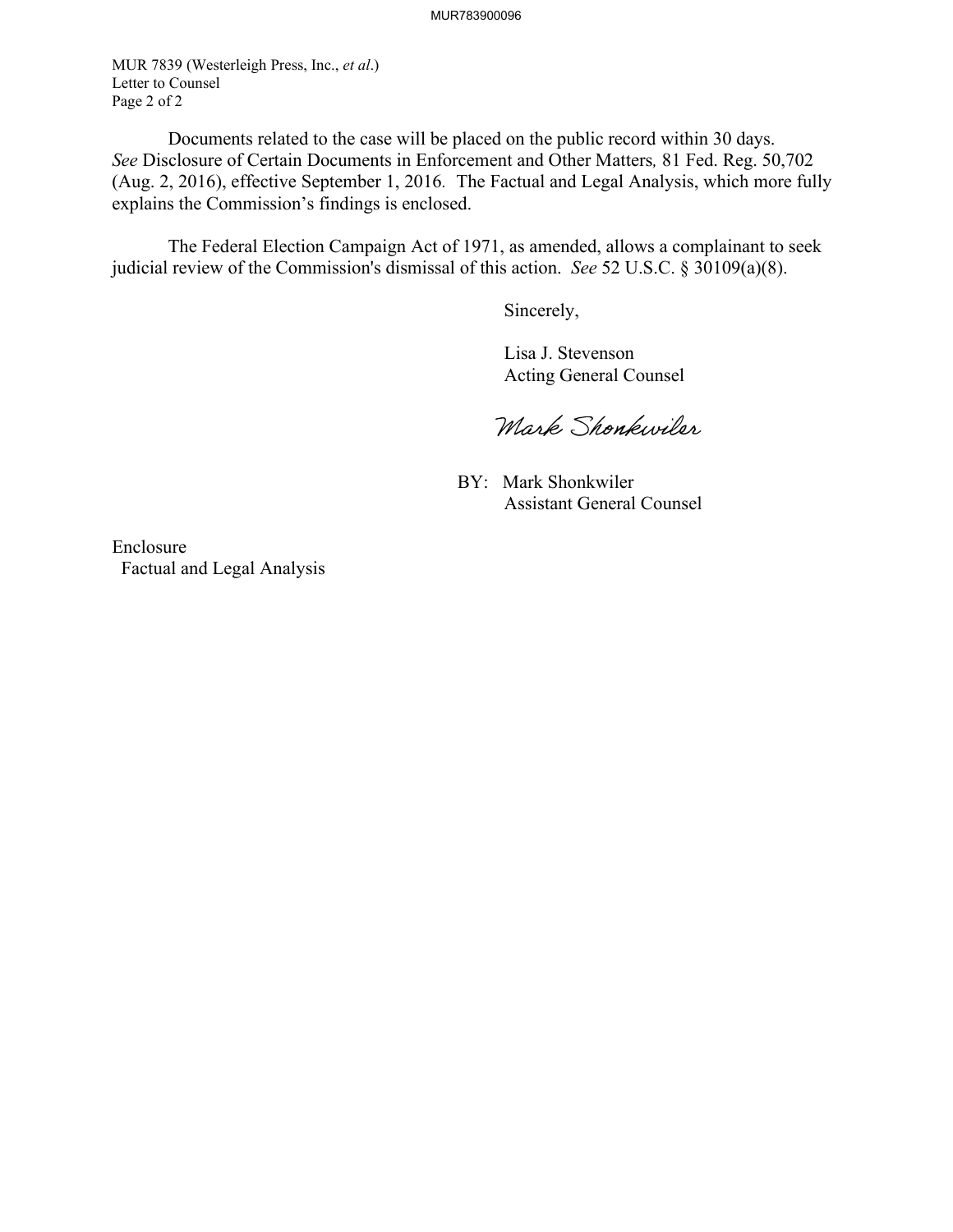## 1 **FEDERAL ELECTION COMMISSION** 2 **FACTUAL AND LEGAL ANALYSIS**

|     | <b>RESPONDENTS:</b> Westerleigh Press, Inc.           | <b>MUR 7839</b> |
|-----|-------------------------------------------------------|-----------------|
| 6   | Big Sky Values (f/k/a Montanans for Bullock           |                 |
|     | and Sue Jackson in her official capacity as treasurer |                 |
| - 8 | Jaime Harrison for U.S. Senate and David Adams        |                 |
|     | in his official capacity as treasurer                 |                 |
| 10  | Northern Leadership PAC (f/k/a Dr. Al Gross for       |                 |
| 11  | U.S. Senate) and Jay Petterson in his official        |                 |
| 12  | capacity as treasurer                                 |                 |
| 13  | Unknown Respondents                                   |                 |
| 14  |                                                       |                 |

### 15 **I. INTRODUCTION**

3 4

16 This matter was generated by a Complaint filed with the Federal Election Commission by 17 Steve Daines for Montana and Lorna Kuney in her official capacity as treasurer and the National 18 Republican Senatorial Committee. The Complaint alleges that Westerleigh Press, Inc., a 19 political print and mail vendor, and unknown Westerleigh Press customers sent anonymous 20 mailings to voters in Montana, Alaska, and South Carolina shortly before the 2020 general 21 election that expressly advocated against the Republican candidates running for Senate in those 22 states. Specifically, the Complaint alleges that the mailings lacked required disclaimers and 23 were not reported as independent expenditures in violation of the Federal Election Campaign Act 24 of 1971, as amended (the "Act"). The Complaint further alleges that the mailings may have been 25 coordinated with the campaigns of the featured candidates' Democratic opponents, Steve 26 Bullock, Al Gross, and Jaime Harrison and, therefore, the mailings were coordinated 27 communications that resulted in excessive, prohibited, and unreported in-kind contributions. 28 Westerleigh Press denies that it paid for the mailings, asserting that it was a paid vendor 29 that acted on behalf of its customers, and that it is not required to ensure that its customers' 30 mailings have disclaimers. Further, Westerleigh Press asserts that the customers who sent the 31 mailings are not federal political committees and thus are not required to include disclaimers,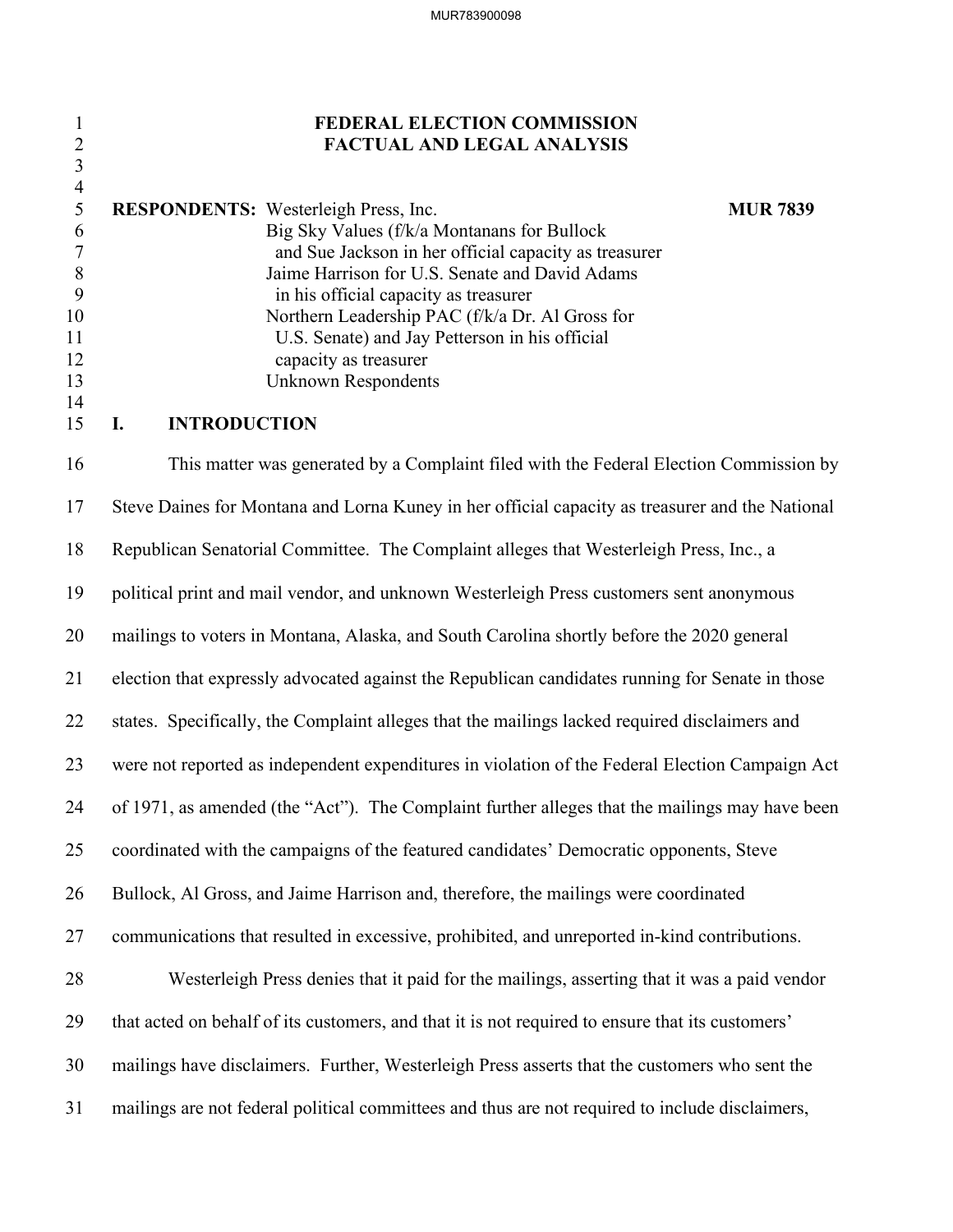### MUR783900099

MUR 7839 (Westerleigh Press, Inc., *et al*.) Factual and Legal Analysis Page 2 of 17

| $\mathbf{1}$   | unless they contained express advocacy or were coordinated communications. Westerleigh Press       |
|----------------|----------------------------------------------------------------------------------------------------|
| $\overline{2}$ | asserts that the mailings do not contain express advocacy and, to the best of its knowledge, its   |
| 3              | customers did not coordinate the mailings with any political committee. Big Sky Values (f/k/a      |
| $\overline{4}$ | Montanans for Bullock) and Sue Jackson in her official capacity as treasurer (the "Bullock         |
| 5              | Committee"), Jaime Harrison for U.S. Senate and David Adams in his official capacity as            |
| 6              | treasurer (the "Harrison Committee"), and Northern Leadership PAC (f/k/a Dr. Al Gross for U.S.     |
| $\tau$         | Senate) and Jay Petterson in his official capacity as treasurer (the "Gross Committee") filed      |
| $8\,$          | separate responses asserting that the allegations are speculative, they had no involvement with    |
| 9              | the mailings, and that they did not coordinate with whomever sent them.                            |
| 10             | As discussed below, while the mailings criticize the incumbent officeholders' purported            |
| 11             | positions on various issues, they do not constitute express advocacy. Based on the information     |
| 12             | from Westerleigh Press that none of the customers who paid for the mailings were federal           |
| 13             | political committees and given the lack of express advocacy, there is no basis to find a violation |
| 14             | of the Act's disclaimer or independent expenditure reporting requirements. Further, there is no    |
| 15             | information suggesting that the mailings were coordinated with any candidate or candidate          |
| 16             | committee, resulting in an in-kind contribution.                                                   |
| 17             | Therefore, the Commission finds no reason to believe that Westerleigh Press and                    |
| 18             | Unknown Respondents violated 52 U.S.C. § 30120 by failing to include required disclaimers.         |
| 19             | The Commission further finds no reason to believe that Westerleigh Press and Unknown               |
| 20             | Respondents violated 52 U.S.C. § 30104(c) by failing to report independent expenditures. In        |
| 21             | addition, the Commission finds no reason to believe that Westerleigh Press and Unknown             |
| 22             | Respondents made, and the Respondent political committees knowingly accepted and failed to         |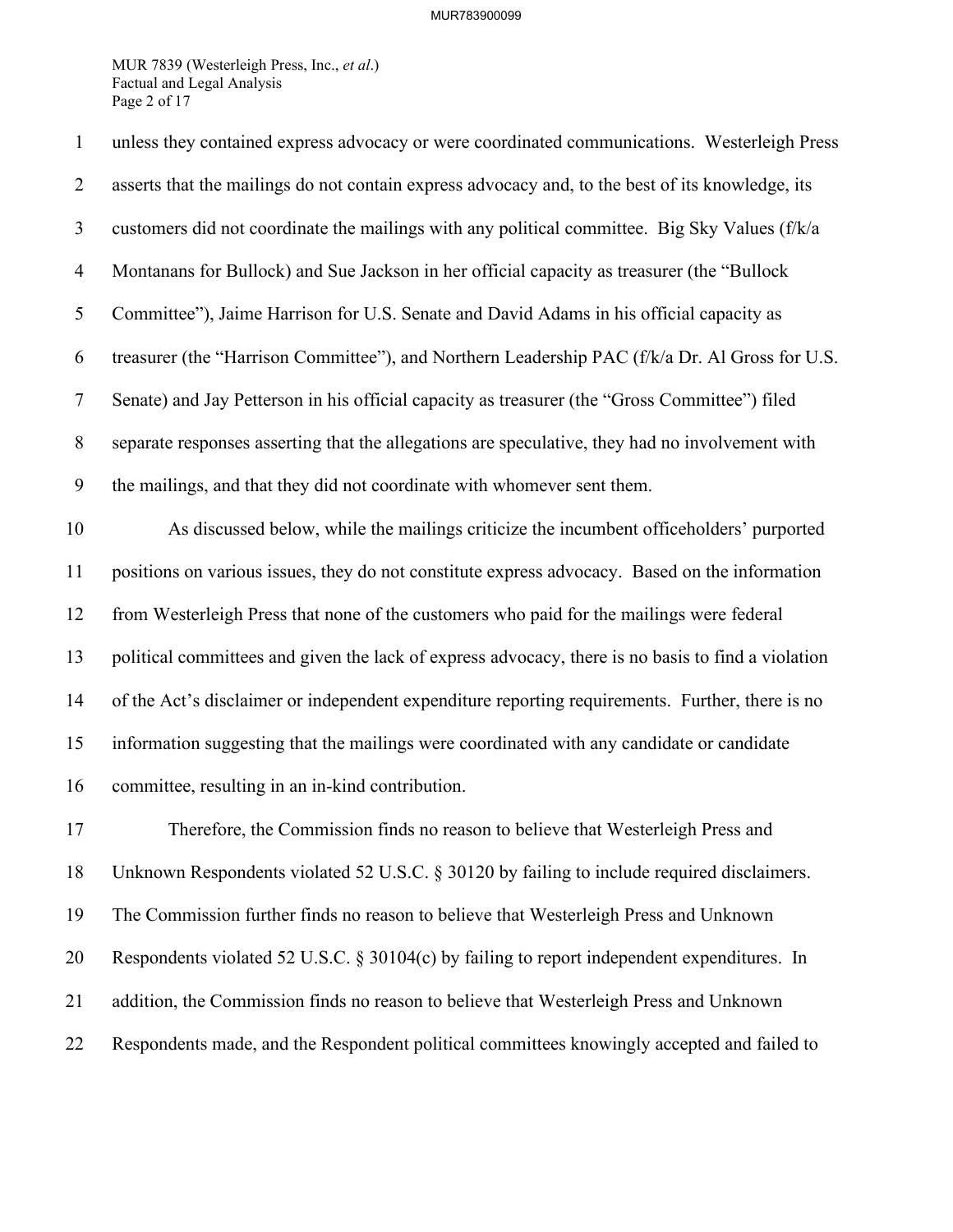MUR 7839 (Westerleigh Press, Inc., *et al*.) Factual and Legal Analysis Page 3 of 17

1 report, excessive and prohibited in-kind corporate contributions, in violation of 52 U.S.C.

2 §§ 30104(b), 30116(a)(1)(A), (f) and 30118(a).

# 3 **II. FACTUAL BACKGROUND**

4 The Complaint attaches copies of five anonymous mailings it asserts were mailed to 5 voters in Montana, Alaska, and South Carolina on or about October 22, 2020, 12 days before the 6 November 2, 2020, general elections for U.S. Senate.<sup>[1](#page-4-0)</sup> The Complaint surmises, given the use of 7 a bulk-mail permit and mail and print vendor, that more than 500 pieces were mailed in each of 8 the three states; the pre-paid postage number on the bulk mail permit indicates that the mailings 9 were each sent by Westerleigh Press.<sup>[2](#page-4-1)</sup> The Complaint states the mailings were a "dirty trick" 10 designed to suppress the vote for the featured Republican Party candidates by making false 11 statements as to their policy positions.<sup>[3](#page-4-2)</sup>

<span id="page-4-0"></span><sup>1</sup> Compl. at 2 (Oct. 27, 2020); Supp. Compl. at 2 (Oct. 28, 2020). Complainants do not explain how they acquired the mailings or dates of the mailings. However, information regarding the locations of some of the mailings appears on the address labels. *See, e.g.*, Compl., Exs. 1, 2 (mailings containing labels addressed to individuals with Montana addresses); Supp. Compl., Ex. 4 (addressee label cut-off); Ex. 5 (addressee label crossed out). *But see id.*, Ex. 6 (no address label).

<span id="page-4-1"></span><sup>2</sup> Compl. at 2; Supp. Compl. at 2.

<span id="page-4-2"></span><sup>3</sup> Supp. Compl. at 2.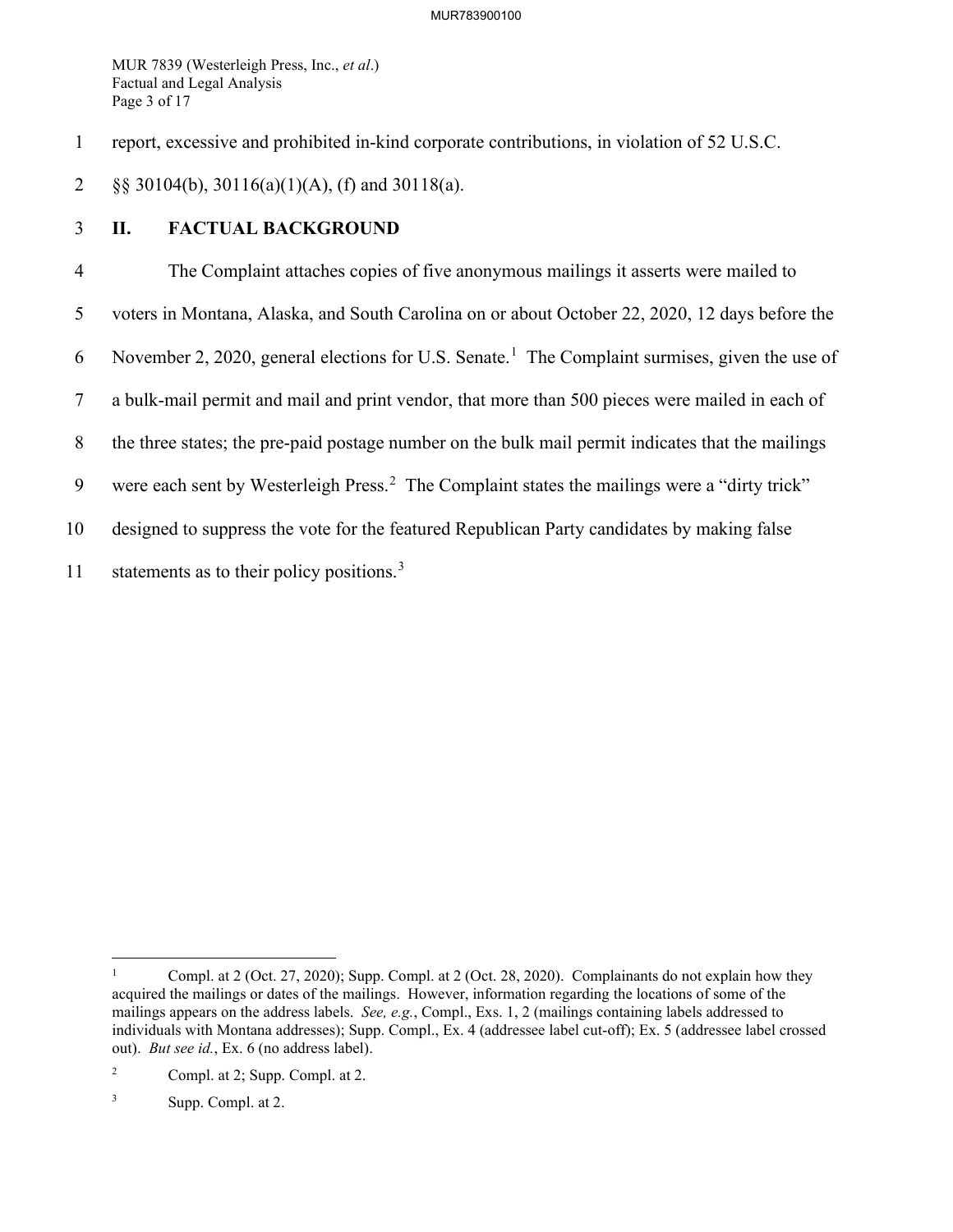MUR 7839 (Westerleigh Press, Inc., *et al*.) Factual and Legal Analysis Page 4 of 17

| <b>Mailing</b> | <b>Featured</b><br>Candidate | <b>Description</b>                                                                                                                                                                                                                                                                                                                                                                                                                                                                                                                                                                                                                                                                                      |
|----------------|------------------------------|---------------------------------------------------------------------------------------------------------------------------------------------------------------------------------------------------------------------------------------------------------------------------------------------------------------------------------------------------------------------------------------------------------------------------------------------------------------------------------------------------------------------------------------------------------------------------------------------------------------------------------------------------------------------------------------------------------|
| 1              | <b>Steve Daines</b>          | The front contains Daines's photograph with a picture<br>of the Capitol in the background, and money floating<br>in air around him. The text states "Steve Daines is on<br>a government spending spree." The back of the mail<br>piece contains a picture of a person with his or her<br>head lying on a desk holding up a sign reading<br>"Help!" with money floating in air, and states: "Call<br>Steve Daines at 202-224-2651 and tell him to stop<br>spending our families into government debt." The<br>mail piece also contains a quote from Fox News, and<br>information about the legislative bill Daines voted<br>for. $4$                                                                     |
| 2              | <b>Steve Daines</b>          | The front contains Daines's photograph with money<br>scattered behind him, and sets forth: "Even before the<br>pandemic Steve Daines voted for over \$2 trillion in<br>new government spending." The back of the mail<br>piece contains a photograph of two adults and one<br>child with a picture of an anvil and \$19,000 printed on<br>it. The text on the back sets forth: "Montana families"<br>are footing the bill for Steve Daines's spending spree"<br>along with information about the related legislative<br>bill. The back contains the same message as the first<br>mailing: "Call Steve Daines at 202-224-2651 and tell<br>him to stop spending our families into government<br>$debt.$ " |

<span id="page-5-0"></span><sup>4</sup> Compl., Ex. 1.

<span id="page-5-1"></span><sup>5</sup> *Id*. at Ex. 2.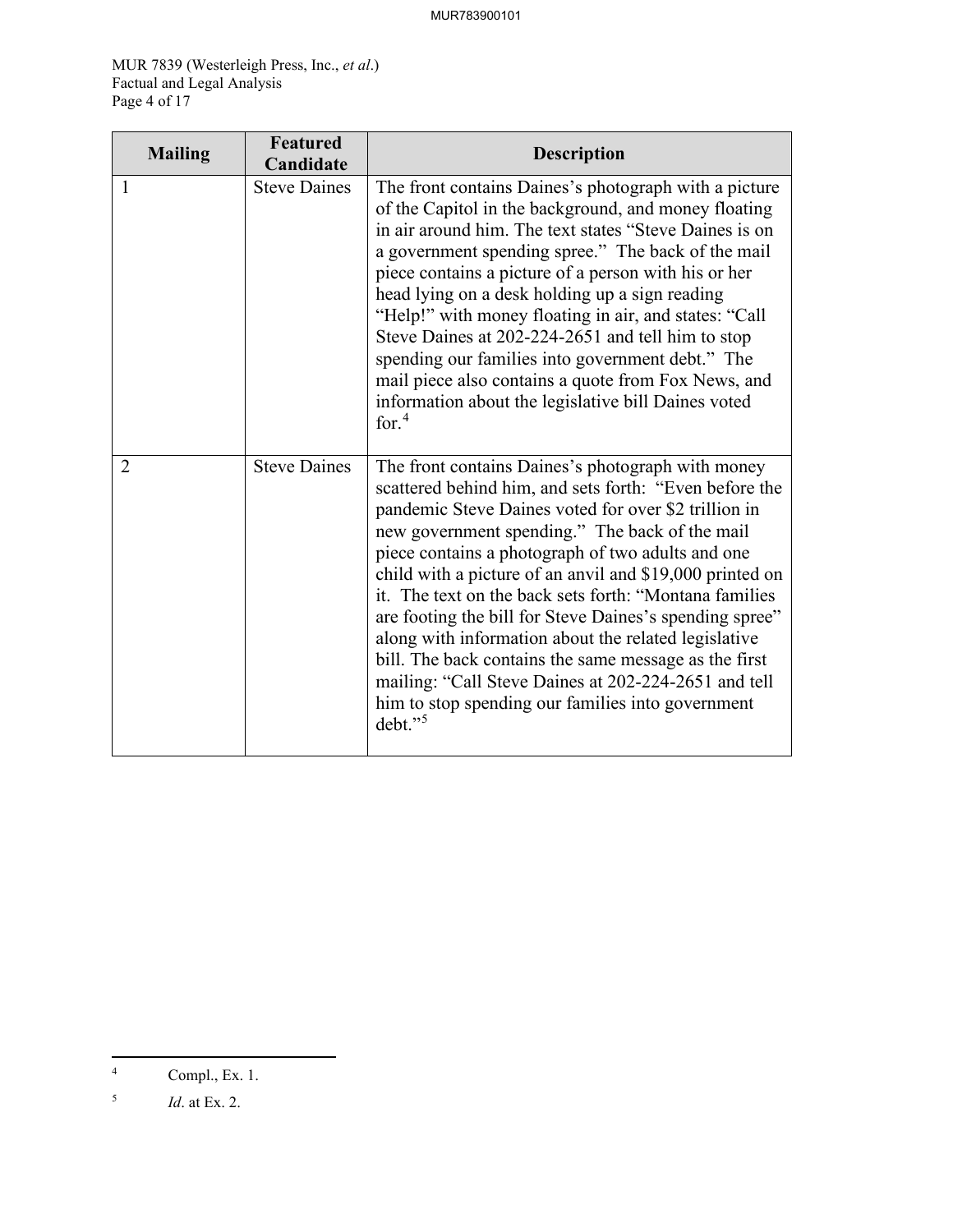| $\overline{3}$ | Dan Sullivan      | The front contains a photograph of Dan Sullivan imposed<br>over a picture of cargo crates painted with the Chinese<br>flag, and sets forth: "Why is Dan Sullivan turning his back<br>on Donald Trump and sticking up for China?" The back<br>discusses Sullivan's position on trade with China, and<br>says "Call Dan Sullivan at 202-224-2651 and tell him to<br>start standing up to China." <sup>6</sup>                                                                                                                                 |
|----------------|-------------------|---------------------------------------------------------------------------------------------------------------------------------------------------------------------------------------------------------------------------------------------------------------------------------------------------------------------------------------------------------------------------------------------------------------------------------------------------------------------------------------------------------------------------------------------|
| 4              | Dan Sullivan      | The images on this mail piece are identical to those of the<br>first mail piece, except a photograph of Dan Sullivan is<br>exchanged for Steve Daines's photograph. The front of<br>the fourth mail piece sets forth "Dan Sullivan is on a<br>government spending spree." The back states: "Call Dan<br>Sullivan at 202-224-3004 and tell him to stop spending<br>our families into government debt." The mail piece also<br>contains a quote from Fox News, and information about<br>the legislative bill Sullivan voted for. <sup>7</sup> |
| 5              | Lindsey<br>Graham | The front depicts various firearms and says "Lindsey<br>Graham wants to let the government round up guns. Will<br>they come for yours?" The back contains a photograph of<br>an adult and a child at a firing range, and a separate<br>photograph of Lindsey Graham. The text on the back<br>discusses legislation regarding gun control which Graham<br>sponsored, along with a quote from The Post and Courier,<br>and sets forth "Call Lindsey Graham at 202-224-5972 and<br>tell him to protect the Second Amendment." <sup>8</sup>     |

1 The Complaint alleges that the mailings should have contained a disclaimer stating who 2 paid for them and whether they were authorized by any candidate or candidate's committee.<sup>[9](#page-6-3)</sup> 3 The Complaint also alleges that the mailings may have been coordinated with the campaigns of 4 the incumbents' opponents and, if so, would therefore constitute prohibited in-kind corporate 5 contributions from Westerleigh Press or unidentified Westerleigh Press customers — depending

<span id="page-6-0"></span><sup>6</sup> Supp. Compl., Ex. 4.

<span id="page-6-1"></span><sup>7</sup> *Id*., Ex. 5.

<span id="page-6-2"></span><sup>8</sup> *Id*., Ex. 6.

<span id="page-6-3"></span><sup>9</sup> Compl. at 2-3; Supp. Compl. at 2-3.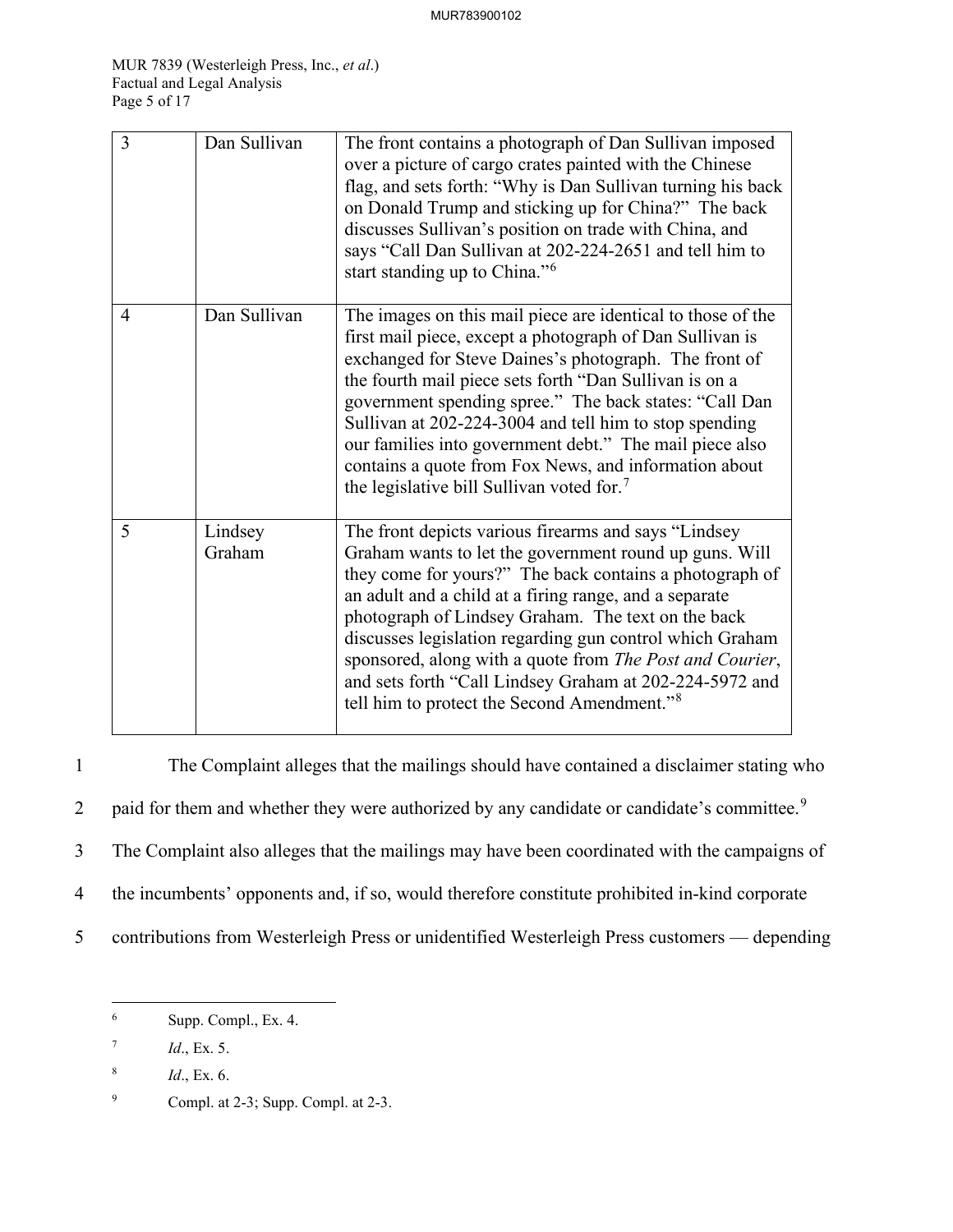MUR 7839 (Westerleigh Press, Inc., *et al*.) Factual and Legal Analysis Page 6 of 17

1 on whether the mailings were paid for by Westerleigh Press or its customers — to the Harrison, 2 Bullock, and Gross Committees.<sup>[10](#page-7-0)</sup> Alternatively, the Complaint alleges that if the mailings were 3 not coordinated, because they contained express advocacy, they were independent expenditures 4 and therefore Westerleigh Press or unidentified Westerleigh Press customers failed to report the 5 independent expenditure within 24 hours.<sup>[11](#page-7-1)</sup> 6 Westerleigh Press acknowledges that it produced and disseminated the mailings but 7 asserts that it did not pay for the mailings but rather was hired as a mail and print vendor by its 8 paying customers, the identities of which it does not reveal.<sup>[12](#page-7-2)</sup> Westerleigh Press submits an 9 affidavit from its President indicating that the customers are not federal political committees.<sup>[13](#page-7-3)</sup> 10 Westerleigh Press asserts that it is a vendor and is not responsible for ensuring that its printing 11 and mailing customers have disclaimers that may be required by the Act.<sup>[14](#page-7-4)</sup> Westerleigh Press 12 further argues, that since the mailings were not communications made by a political committee, 13 they only required disclaimers if they contained express advocacy, but that the mailings did not 14 contain express advocacy.<sup>[15](#page-7-5)</sup> Westerleigh Press further asserts that to its knowledge the mailings 15 were not coordinated with any candidate or party committee.<sup>[16](#page-7-6)</sup>

<span id="page-7-7"></span><span id="page-7-0"></span><sup>&</sup>lt;sup>10</sup> Compl. at 2-3; Supp. Compl. at 3-4. Although Westerleigh Press is a vendor, the Complaint appears to allege that Westerleigh Press may have paid for the mailings separate from or along with its unidentified customers or else was liable for the actions of its customers. *See* Supp. Compl. at 1 ("Westerleigh Press and one or more anonymous Respondents have created, paid for and disseminated false, misleading and anonymous mailers in at least two other states in violation of [the Act].").

<span id="page-7-1"></span><sup>11</sup> Compl. at 3; Supp. Compl. at 4.

<span id="page-7-2"></span><sup>&</sup>lt;sup>12</sup> Westerleigh Press Resp. at 1-2 (Feb. 5, 2021), James Glover, President, Westerleigh Press, Decl. ¶ 2 (Feb. 5, 2021).

<span id="page-7-3"></span><sup>13</sup> Westerleigh Press Resp. at 1, James Glover, President, Westerleigh Press, Decl. at 3 (averring that in January 2021 he "searched the Federal Election Commission political committee on-line database and confirmed the Customers are not on the list of registered political committees").

<span id="page-7-4"></span><sup>14</sup> Westerleigh Press Resp. at 1.

<span id="page-7-5"></span><sup>15</sup> *Id*. at 3-5.

<span id="page-7-6"></span><sup>&</sup>lt;sup>16</sup> *Id.* at 1; James Glover, President, Westerleigh Press, Decl. at 4.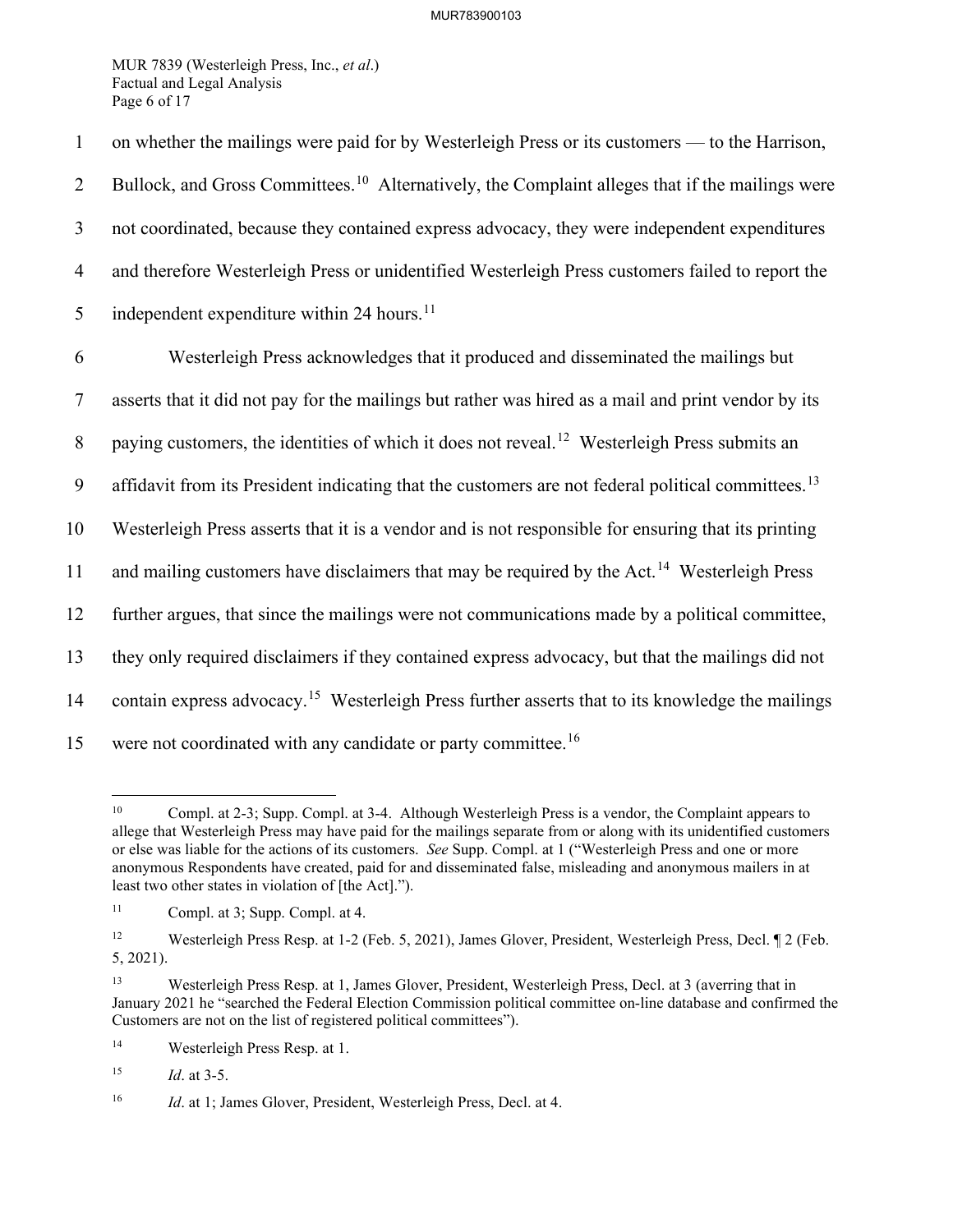MUR 7839 (Westerleigh Press, Inc., *et al*.) Factual and Legal Analysis Page 7 of 17

| $\mathbf{1}$   | The Bullock, Harrison, and Gross Committees filed separate Responses each denying any                                                          |  |  |
|----------------|------------------------------------------------------------------------------------------------------------------------------------------------|--|--|
| $\overline{2}$ | knowledge of the mailings, any involvement with their production or dissemination, and that                                                    |  |  |
| 3              | they paid for or coordinated with anyone regarding the mailings. <sup>17</sup> The Respondent Committees                                       |  |  |
| $\overline{4}$ | further assert that the allegations are speculative because the Complaint provides no evidence to                                              |  |  |
| 5              | suggest that there may have been coordination between the Committees and whoever sent the                                                      |  |  |
| 6              | mailings. <sup>18</sup> The Gross Committee attaches declarations from its treasurer and campaign                                              |  |  |
| $\tau$         | manager, averring that Westerleigh Press is not a vendor of the committee, and that the                                                        |  |  |
| 8              | committee had no involvement in preparing or sending the mailings. <sup>19</sup> Similarly, the Harrison                                       |  |  |
| 9              | Committee asserts that Westerleigh Press is not a vendor for the committee. <sup>20</sup>                                                      |  |  |
| 10             | Ш.<br><b>LEGAL ANALYSIS</b>                                                                                                                    |  |  |
| 11<br>12       | The Commission Finds No Reason to Believe that Westerleigh Press and<br>A.<br>Unknown Respondents Violated the Disclaimer Provision of the Act |  |  |
| 13<br>14       | For political committees, the Act and Commission regulations require that all "public                                                          |  |  |
| 15             | communications" must include a disclaimer. <sup>21</sup> For any other person, the Act and Commission                                          |  |  |
| 16             | regulations require disclaimers on all public communications that expressly advocate the election                                              |  |  |
| 17             | or defeat of a federal candidate or that solicit any contribution, as well as on any "electioneering                                           |  |  |

<span id="page-8-5"></span><span id="page-8-0"></span><sup>17</sup> Bullock Committee Resp. at 1 (Dec. 17, 2020); Harrison Committee Resp. at 1 (Dec. 17, 2020); Gross Committee Resp. at 1-2 (Dec. 4, 2020). On April 21, 2021, Montanans for Bullock converted from a principal campaign committee to a multi-candidate political committee and changed its name to Big Sky Values. Big Sky Values, Statement of Organization (Apr. 21, 2021). The allegations in the Complaint occurred prior to the conversion and name change. On July 22, 2021, Dr. Al Gross for U.S. Senate converted from a principal campaign committee to a multi-candidate political committee and changed its name to Northern Leadership PAC. Northern Leadership PAC, Statement of Organization (July 22, 2021). The allegations in the Complaint occurred prior to the conversion and name change.

<span id="page-8-1"></span><sup>&</sup>lt;sup>18</sup> Bullock Committee Resp. at 1-2; Harrison Committee Resp. at 1-2; Gross Committee Resp. at 1,3.

<span id="page-8-2"></span><sup>19</sup> Gross Committee Resp., Ex. A, Jay Petterson, Treasurer, Decl. ¶¶ 3-6, Ex. B, David Keith, Campaign Manager, Decl. ¶ 5.

<span id="page-8-3"></span><sup>20</sup> Harrison Committee Resp. at 1.

<span id="page-8-4"></span><sup>&</sup>lt;sup>21</sup> 52 U.S.C. § 30120(a); 11 C.F.R. § 110.11(a)(1).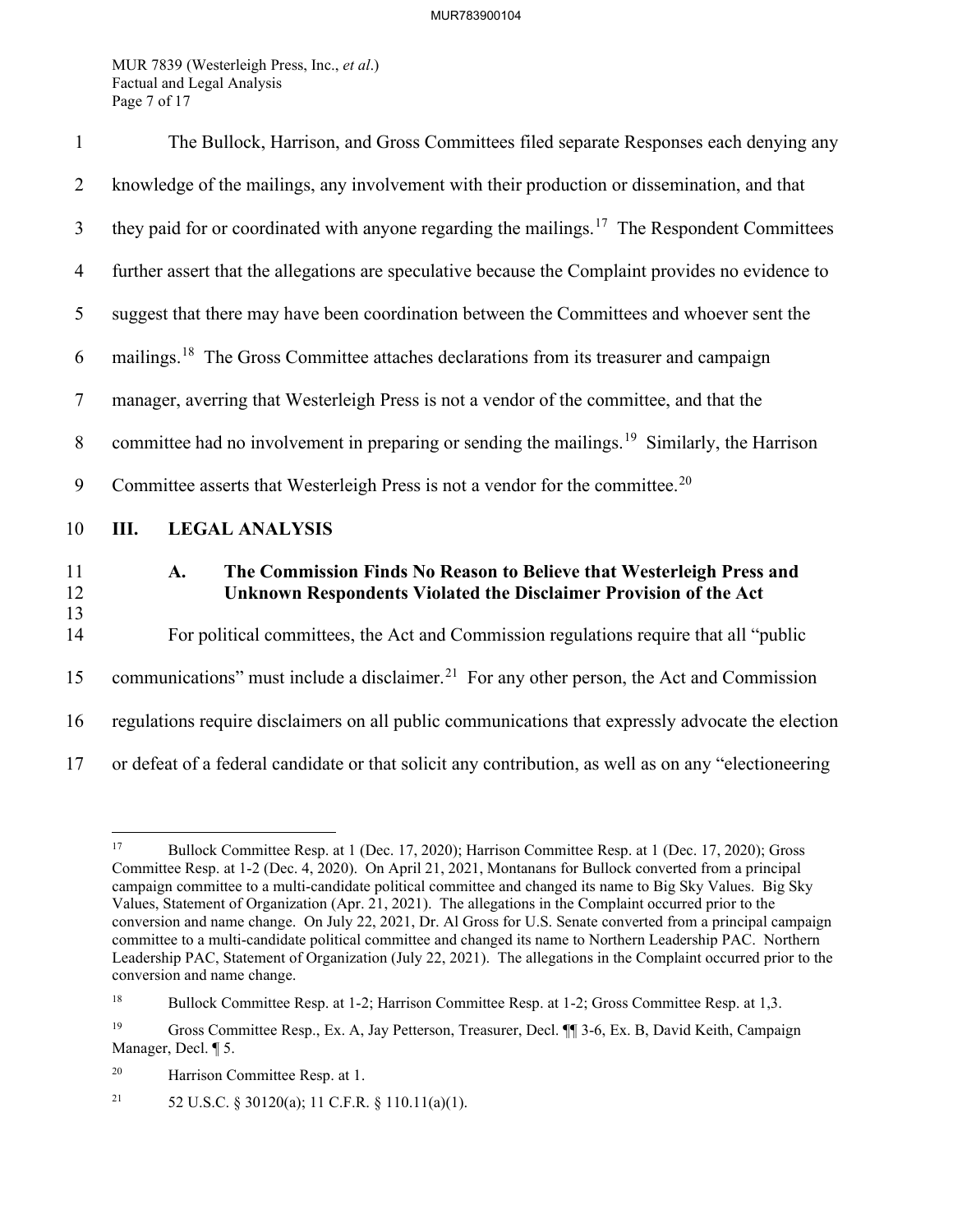MUR 7839 (Westerleigh Press, Inc., *et al*.) Factual and Legal Analysis Page 8 of 17

| $\mathbf{1}$   | communications." <sup>22</sup> Where required, disclaimers must be "presented in a clear and conspicuous      |
|----------------|---------------------------------------------------------------------------------------------------------------|
| $\overline{2}$ | manner, to give the reader, observer, or listener adequate notice of the identity of the person or            |
| 3              | political committee that paid for, and where required, that authorized the communication." <sup>23</sup> If a |
| $\overline{4}$ | communication requiring a disclaimer is not authorized by a candidate or candidate's authorized               |
| 5              | committee, it must clearly state the name and permanent street address, telephone number, or                  |
| 6              | website address of the person who paid for the communication and state that the communication                 |
| $\overline{7}$ | is not authorized by any candidate or candidate's committee. <sup>24</sup>                                    |
| $\, 8$         | The Complaint alleges that the five mailings at issue, described above, should have                           |
| 9              | contained a disclaimer stating who paid for them and whether they were authorized by any                      |
| 10             | candidate or candidate's committee. <sup>25</sup> As explained below, there is no basis to conclude that the  |
| 11             | mailings required a disclaimer.                                                                               |
| 12             | Westerleigh Press states that it did not pay for the mailings but rather sent them on behalf                  |
| 13             | of its customers; the Response provides no details to identify its customers other than to state that         |
| 14             | they are not political committees. <sup>26</sup> Assuming Westerleigh Press's representation is accurate,     |
| 15             | and we have no information to otherwise suggest that its customers were political committees,                 |
| 16             | the mailings would only require disclaimers if they were "public communications" that contained               |
| 17             | express advocacy, or solicited a contribution, or were "electioneering communications." We                    |

<span id="page-9-0"></span><sup>&</sup>lt;sup>22</sup> 52 U.S.C. § 30120(a); 11 C.F.R. § 110.11(a). The term "public communication" includes mass mailings, which in turn are defined as mailings "by United States mail . . . of more than 500 pieces of mail matter of an identical or substantially similar nature within any 30-day period." 52 U.S.C. § 30101(22), (23); 11 C.F.R. §§ 100.26, 100.27.

<span id="page-9-1"></span><sup>&</sup>lt;sup>23</sup> 11 C.F.R. § 110.11(c).

<span id="page-9-2"></span><sup>&</sup>lt;sup>24</sup> *Id.* § 110.11(b)(3).

<span id="page-9-3"></span><sup>&</sup>lt;sup>25</sup> Compl. at 2-3; Supp. Compl. at 2-3.

<span id="page-9-4"></span><sup>&</sup>lt;sup>26</sup> As mentioned above, Westerleigh Press's President avers that in January 2021 he searched the Commission's database to determine if the customer or customers were political committees. *Supra note* [13.](#page-7-7)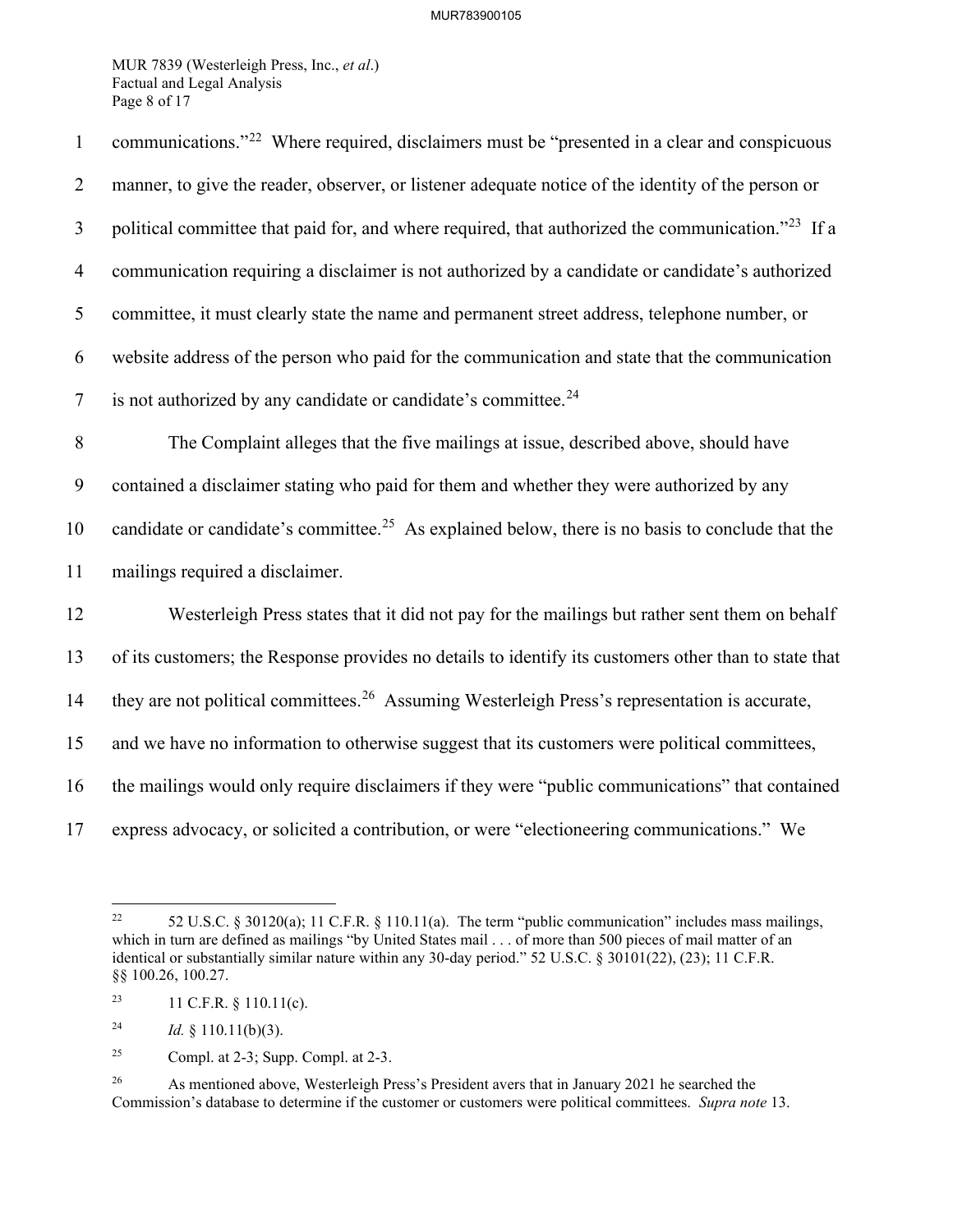MUR 7839 (Westerleigh Press, Inc., *et al*.) Factual and Legal Analysis Page 9 of 17

1 assess that none of these categories appear to be satisfied and thus no disclaimer was required for 2 any of the mailings.

3 At the outset, as printed material, the mailings do not satisfy the meaning of 4 electioneering communications, which includes only broadcast, cable, or satellite 5 communications meeting certain specified requirements.<sup>[27](#page-10-0)</sup> Further, the mailings do not solicit 6 any contribution.<sup>[28](#page-10-1)</sup> Thus, the analysis as to whether disclaimers were required focuses on 7 whether the mailings were public communications that contained express advocacy. 8 As an initial matter, it appears that the mailings may be "public communications" 9 because they were apparently "mass mailings."<sup>[29](#page-10-2)</sup> The Commission regulations define a mass 10 mailing as "a mailing by United States mail or facsimile of more than 500 pieces of mail matter 11 of an identical or substantially similar nature within any [30](#page-10-3)-day period."<sup>30</sup> As indicated by the 12 bulk mail permit appearing on each of the mailings, they were sent through the United States 13 Post Office via a vendor, suggesting that more than 500 pieces of mail were sent.<sup>[31](#page-10-4)</sup> 14 However, although the mailings were likely public communications, it does not appear 15 that they contained express advocacy. Under the Commission's regulations, a communication 16 contains express advocacy when it uses words or phrases which in context can have no other 17 reasonable meaning than to urge the election or defeat of one or more clearly identified 18 candidates.<sup>[32](#page-10-5)</sup> In addition, a communication contains express advocacy if, when taken as a whole

<span id="page-10-0"></span><sup>&</sup>lt;sup>27</sup> 52 U.S.C. § 30104(f)(3) (definition of "electioneering communication"); 11 C.F.R. § 100.29 (same).

<span id="page-10-1"></span><sup>&</sup>lt;sup>28</sup> 11 C.F.R. § 110.11(a)(3) (requiring a disclaimer if the communication solicits any contribution).

<span id="page-10-2"></span><sup>29</sup> *Id.* § 100.26 (definition of "public communication").

<span id="page-10-3"></span><sup>30</sup> *Id.* § 100.27 (definition of "mass mailing").

<span id="page-10-4"></span><sup>31</sup> Compl., Exs. 1, 2; Supp. Compl., Exs. 4, 5, 6.

<span id="page-10-5"></span><sup>32 11</sup> C.F.R. § 100.22(a); *Buckley v. Valeo*, 424 U.S. 1, 44 n.52 (1976); *FEC v. Mass. Citizens for Life*, 479 U.S. 238, 249 (1986).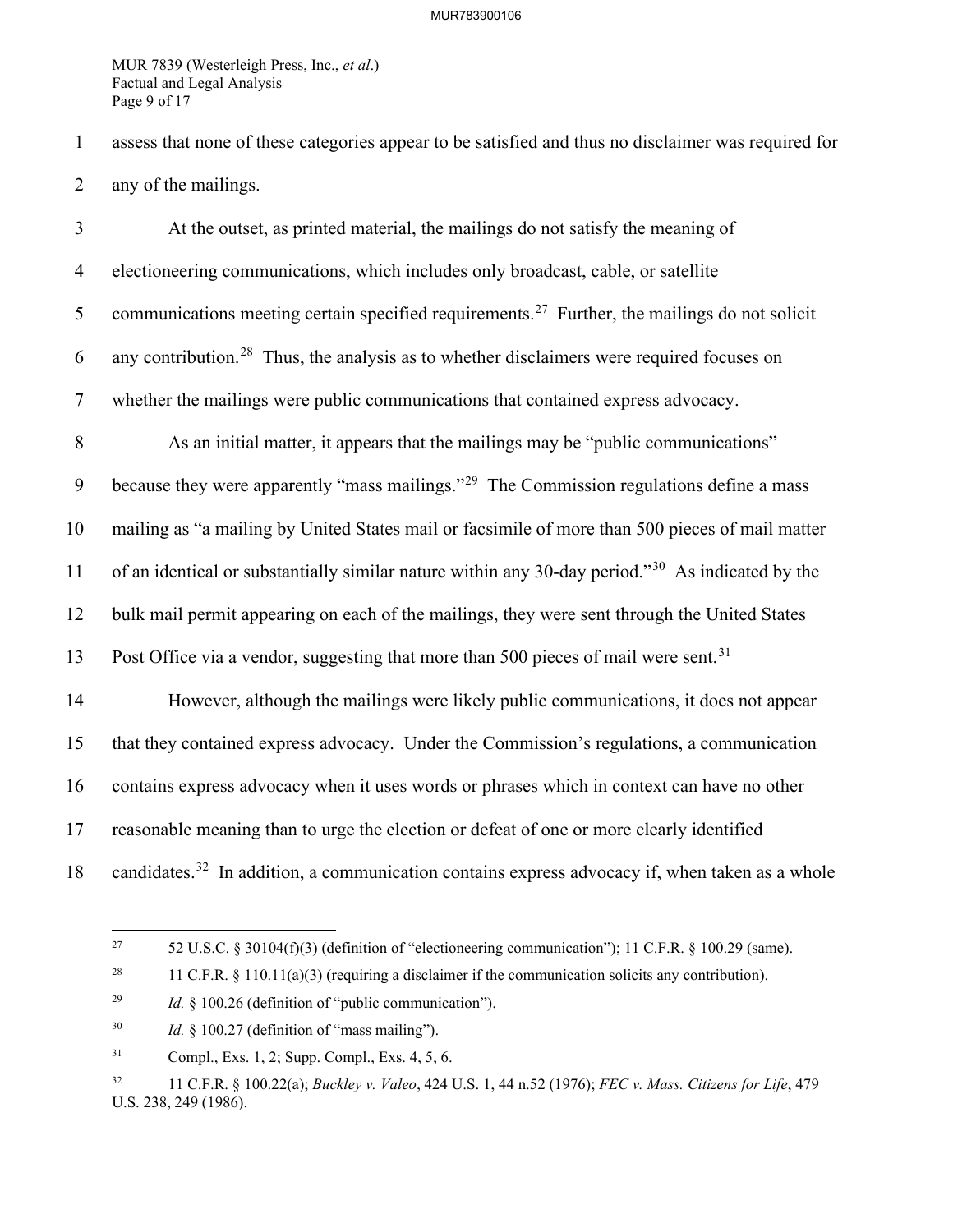MUR 7839 (Westerleigh Press, Inc., *et al*.) Factual and Legal Analysis Page 10 of 17

| $\mathbf{1}$   | and with limited reference to external events, it "could only be interpreted by a reasonable person                                                                                                             |  |  |
|----------------|-----------------------------------------------------------------------------------------------------------------------------------------------------------------------------------------------------------------|--|--|
| $\overline{2}$ | as containing advocacy of the election or defeat of one or more clearly identified candidates,"                                                                                                                 |  |  |
| 3              | because it contains an "electoral portion" that is "unmistakable, unambiguous, and suggestive of                                                                                                                |  |  |
| $\overline{4}$ | only one meaning" and "reasonable minds could not differ as to whether it encourages actions to                                                                                                                 |  |  |
| 5              | elect or defeat one or more clearly identified candidates or encourages some other kind of                                                                                                                      |  |  |
| 6              | action."33                                                                                                                                                                                                      |  |  |
| 7              | Here, the mailings discuss either the candidate's purported position on a policy or                                                                                                                             |  |  |
| 8              | pending legislation. For instance:                                                                                                                                                                              |  |  |
| 9              | Mail piece #1: "Steve Daines is on a government spending spree."; $34$<br>$\bullet$                                                                                                                             |  |  |
| 10<br>11<br>12 | Mail piece #2: "Even before the pandemic Steve Daines voted for over \$2 trillion in new<br>$\bullet$<br>government spending Montana families are footing the bill for Steve Daines's<br>spending spree."; $35$ |  |  |
| 13<br>14       | Mail piece #3: "Why is Dan Sullivan turning his back on Donald Trump and sticking up<br>for China?"; <sup>36</sup>                                                                                              |  |  |
| 15             | Mail piece #4: "Dan Sullivan is on a government spending spree."; $37$                                                                                                                                          |  |  |
| 16<br>17       | Mail piece #5 "Lindsay Graham wants to let the government round up guns. Will They<br>$\bullet$<br>come for yours?" 38                                                                                          |  |  |
| 18             | The exhortations in each of these mailings relate to asking the person — each of the                                                                                                                            |  |  |
| 19             | featured candidates were incumbents — to change their purported policy position:                                                                                                                                |  |  |

- <span id="page-11-2"></span>35 *Id*., Ex. 2.
- <span id="page-11-3"></span>36 Supp. Compl., Ex. 4.
- <span id="page-11-4"></span>37 *Id*., Ex. 5.
- <span id="page-11-5"></span>38 *Id*., Ex. 6.

<span id="page-11-0"></span><sup>33 11</sup> C.F.R. § 100.22(b).

<span id="page-11-1"></span><sup>34</sup> Compl., Ex. 1.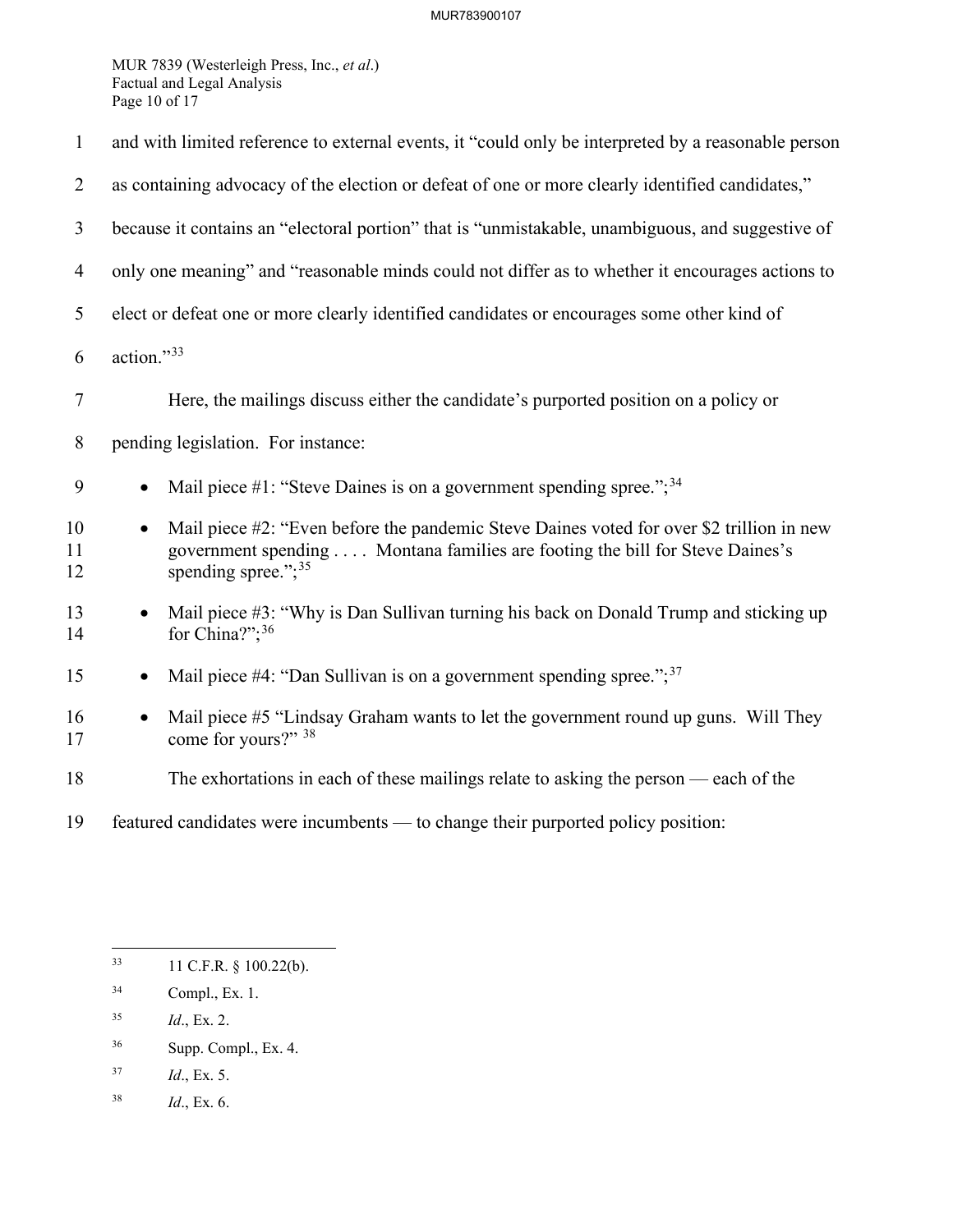#### MUR783900108

MUR 7839 (Westerleigh Press, Inc., *et al*.) Factual and Legal Analysis Page 11 of 17

- 1 Mail piece #1: "Call Steve Daines at 202-224-2651 and tell him to stop spending our 2 families into government debt.";<sup>[39](#page-12-0)</sup>
- 3 Mail piece #2: "Call Steve Daines at 202-224-2651 and tell him to stop spending our 4 families into government debt."; $40$
- 5 Mail piece #3: "Call Dan Sullivan at 202-224-2651 and tell him to start standing up to 6 China."; $41$
- 7 Mail piece #4: "Call Dan Sullivan at 202-224-3004 and tell him to stop spending our 8 families into government debt.";<sup>[42](#page-12-3)</sup>
- 9 Mail piece #5 "Call Lindsey Graham at 202-224-5972 and tell him to protect the Second 10 Amendment." <sup>[43](#page-12-4)</sup>
- 11 Given that each of the exhortations is followed by an incumbent's congressional phone
- 12 number, the "tell him" call to action could be interpreted as a request to call and express
- 13 disapproval of a vote or stance on policy. There is no express exhortation to vote against the
- 14 incumbent. The mailings do not contain any reference to an election or call on the reader to take
- 15 any electoral action. Although the third mailing mentions Donald J. Trump, who was at the time
- 16 a presidential candidate *i.e.*, "Why is Dan Sullivan turning his back on Donald Trump and
- 17 sticking up for China?" Trump was also the President of the United States and this could be
- 18 interpreted as a call to action for Sullivan to align himself with the president's stance on foreign
- 19 policy. Thus, the mail pieces do not contain express advocacy under  $100.22(a)$ .<sup>[44](#page-12-5)</sup>

- <span id="page-12-2"></span>41 Supp. Compl., Ex. 4.
- <span id="page-12-3"></span>42 *Id*., Ex. 5.
- <span id="page-12-4"></span>43 *Id*., Ex. 6.

<span id="page-12-0"></span><sup>39</sup> Compl., Ex. 1.

<span id="page-12-1"></span><sup>40</sup> *Id*., Ex. 2.

<span id="page-12-5"></span><sup>44</sup> *See, e.g.*, Factual and Legal Analysis at 5-6, MUR 6311 (Americans for Prosperity) (finding no reason to believe where ad's exhortation "Tell [a Congressperson we] won't forget" followed by a phone number "could be interpreted as a request to call and express disapproval of the vote"); Advisory Opinion 2012-11 at 6-7 (Free Speech) (finding no express advocacy where an ad encouraged viewers to "call" an incumbent president to voice disapproval of his tax policy).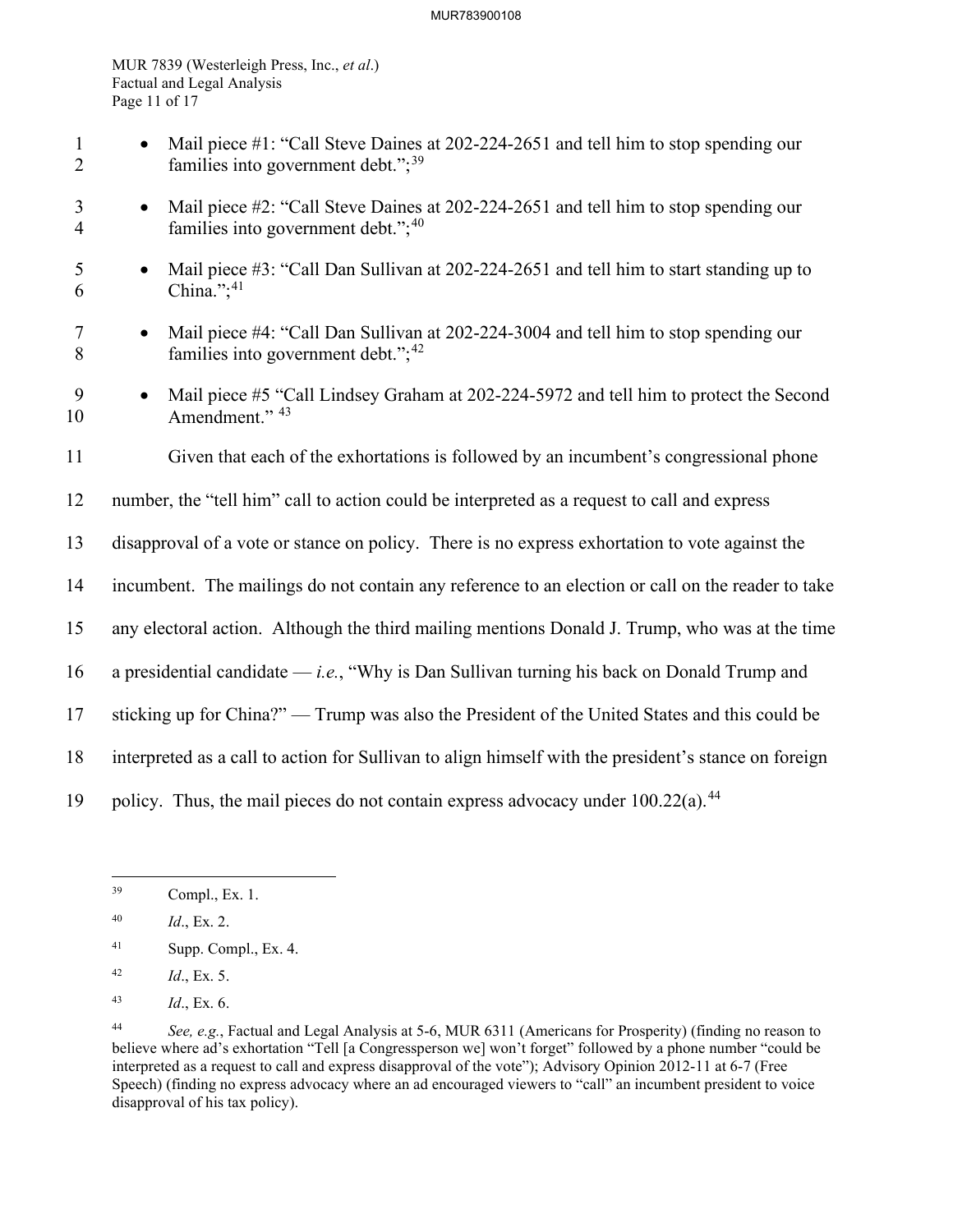MUR 7839 (Westerleigh Press, Inc., *et al*.) Factual and Legal Analysis Page 12 of 17

| $\mathbf{1}$   | In its explanation and justification for section 100.22(b), the Commission stated,                           |
|----------------|--------------------------------------------------------------------------------------------------------------|
| $\overline{2}$ | "communications discussing or commenting on a candidate's character, qualifications or                       |
| 3              | accomplishments are considered express advocacy under new section 100.22(b) if, in context,                  |
| $\overline{4}$ | they can have no other reasonable meaning than to encourage actions to elect or defeat the                   |
| 5              | candidate in question." <sup>45</sup> Here, the mail pieces do not comment on the candidate's character,     |
| 6              | qualifications or accomplishments. Moreover, they do not refer to the incumbents as candidates               |
| $\tau$         | in a federal election and do not mention their political opponents. <sup>46</sup> While the mail pieces were |
| 8              | sent 12 days before the election, the focus of the communications is on the incumbents' stances              |
| 9              | on policy or pending legislation, and the target of the advertisement is a current officeholder with         |
| 10             | the ability to effect change on the policy. Thus, the mail pieces do not constitute express                  |
| 11             | advocacy under 11 C.F.R. § 100.22(b). <sup>47</sup>                                                          |
| 12             | Accordingly, because the mailings were not electioneering communications, did not                            |
| 13             | solicit a contribution, and were not public communications that contained express advocacy, and              |
| 14             | there is no information to suggest that the senders were political committees, there were no                 |
| 15             | obligations for the senders to include disclaimers.                                                          |

<span id="page-13-0"></span><sup>45</sup> Express Advocacy; Independent Expenditures; Corporate and Labor Organization Expenditures, 60 Fed. Reg. 35,292, 35,295 (July 6, 1995).

<span id="page-13-1"></span>Factual & Legal Analysis at 5-6, MUR 5854 (The Lantern Project) (finding no express advocacy where "the overwhelming focus of the communication is on issues and [the officeholder's] policies or positions on those issues" and the communications "lack . . . any electoral directives").

<span id="page-13-2"></span><sup>47</sup> Factual & Legal Analysis at 4-5, MUR 7150 (New Yorkers Together) (finding no reason to believe the respondent violated the disclaimer or independent expenditure reporting requirements of the Act, where the mailing included a candidate's statements on abortion and alleged disregard for women's health, yet did not contain express advocacy because it did not mention the candidate as a federal candidate, did not mention the federal election, and did not exhort recipients to vote for the candidate, and contained an exhortation to vote against a state candidate); Factual & Legal Analysis at 6-8, MUR 6122 (Nat'l Ass'n of Home Builders) (finding no reason to believe respondent made prohibited in-kind contribution because, on the whole, the subject mailing lacked a clear directive to take electoral action and was, therefore, not express advocacy).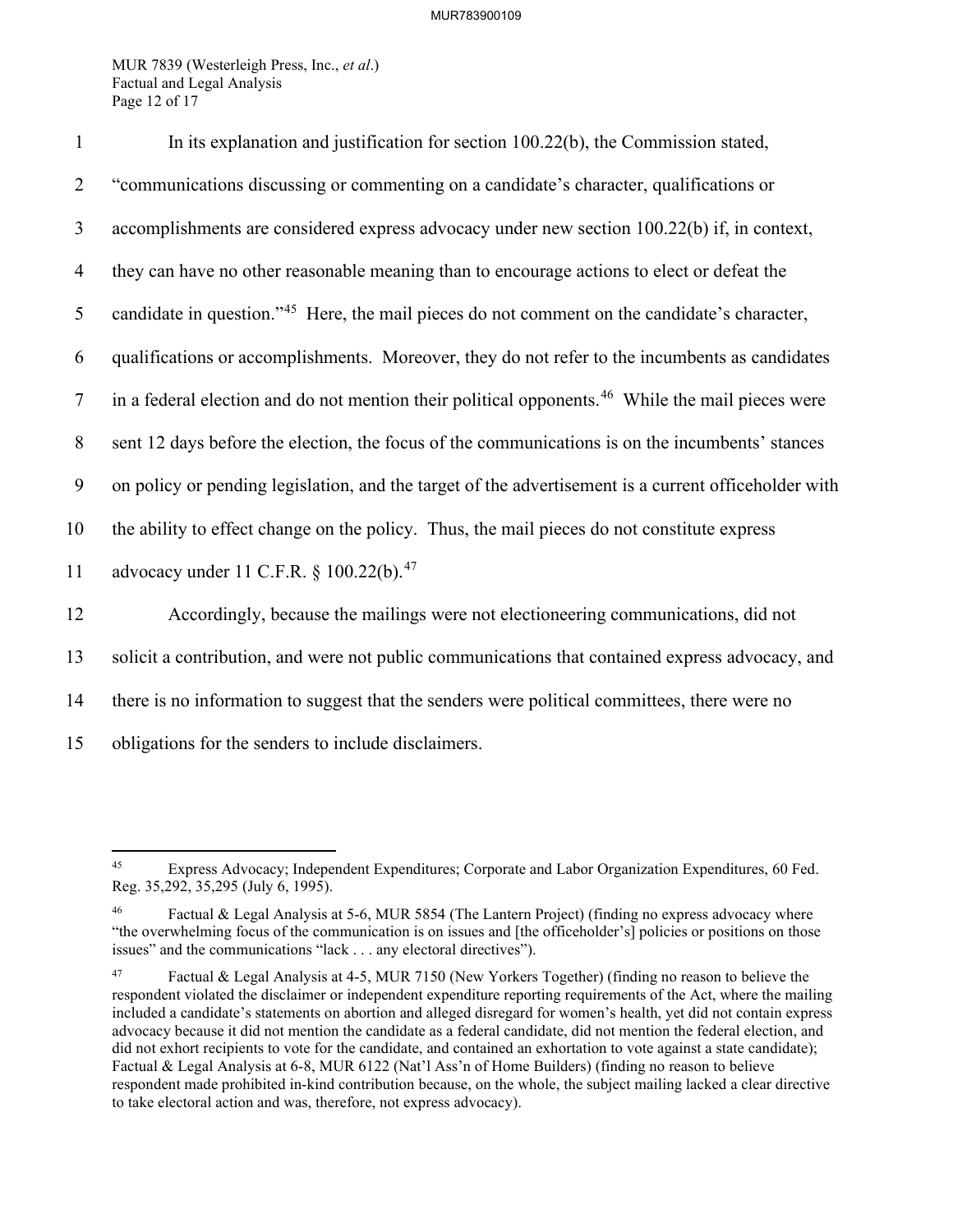MUR 7839 (Westerleigh Press, Inc., *et al*.) Factual and Legal Analysis Page 13 of 17

| $\mathbf{1}$             | Therefore, there is no reason to believe Westerleigh Press, Inc. and Unknown                                                                                                                |
|--------------------------|---------------------------------------------------------------------------------------------------------------------------------------------------------------------------------------------|
| $\overline{2}$           | Respondents violated 52 U.S.C. § 30120 by failing to include required disclaimers. <sup>48</sup>                                                                                            |
| 3<br>$\overline{4}$<br>5 | The Commission Finds No Reason to Believe that Westerleigh Press and<br><b>B.</b><br>Unknown Respondents Violated the Reporting Requirements Relating to<br><b>Independent Expenditures</b> |
| 6                        | The term "independent expenditure" means an expenditure by a person for a                                                                                                                   |
| $\tau$                   | communication that expressly advocates the election or defeat of a clearly identified candidate;                                                                                            |
| $8\phantom{.}$           | and that is not made in cooperation, consultation, or concert with or at the request or suggestion                                                                                          |
| 9                        | of such candidate, his or her authorized political committee, their agents or a political party                                                                                             |
| 10                       | committee or its agents. <sup>49</sup> Persons other than political committees who make independent                                                                                         |
| 11                       | expenditures aggregating more than \$250 in a calendar year must file reports of independent                                                                                                |
| 12                       | expenditures. <sup>50</sup> Political committees and other persons that make or contract to make                                                                                            |
| 13                       | independent expenditures after the 20th day, but more than 24 hours, before an election must                                                                                                |
| 14                       | disclose the activity within 24 hours each time that the expenditures aggregate \$1,000 or                                                                                                  |
| 15                       | more. <sup>51</sup>                                                                                                                                                                         |
| 16                       | The Complaint alleges that Westerleigh Press and/or its unidentified customers, i.e.,                                                                                                       |
| 17                       | whoever paid for the mailings, which were sent 12 day before the election, failed to report                                                                                                 |
| 18                       | independent expenditures within the required 24 hours. <sup>52</sup> Regardless of whether the unidentified                                                                                 |

<span id="page-14-2"></span>50 52 U.S.C. § 30104(c)(1); *see also* 11 C.F.R. §§ 104.4, 109.10(b).

- <span id="page-14-3"></span>51 52 U.S.C. § 30104(g)(1); 11 C.F.R §§ 104.4(c), 109.10(d).
- <span id="page-14-4"></span>52 Compl. at 3; Supp. Compl. at 4.

<span id="page-14-0"></span><sup>48</sup> We note that a vendor is not liable for the disclaimer requirements of its customers. *See* 52 U.S.C. § 30120(a); 11 C.F.R. § 110.11(a); Factual & Legal Analysis at 9, MUR 5158 (Brady Campaign to Prevent Gun Violence) ("[C]ommittees, not vendors, are responsible for ensuring that proper disclaimers appear on communications.") (citing MUR 4759 (Maloof); MUR 4741 (Mary Bono Committee); MUR 3682 (Fox for Congress Committee)).

<span id="page-14-1"></span><sup>49 52</sup> U.S.C. § 30101(17); 11 C.F.R § 100.16.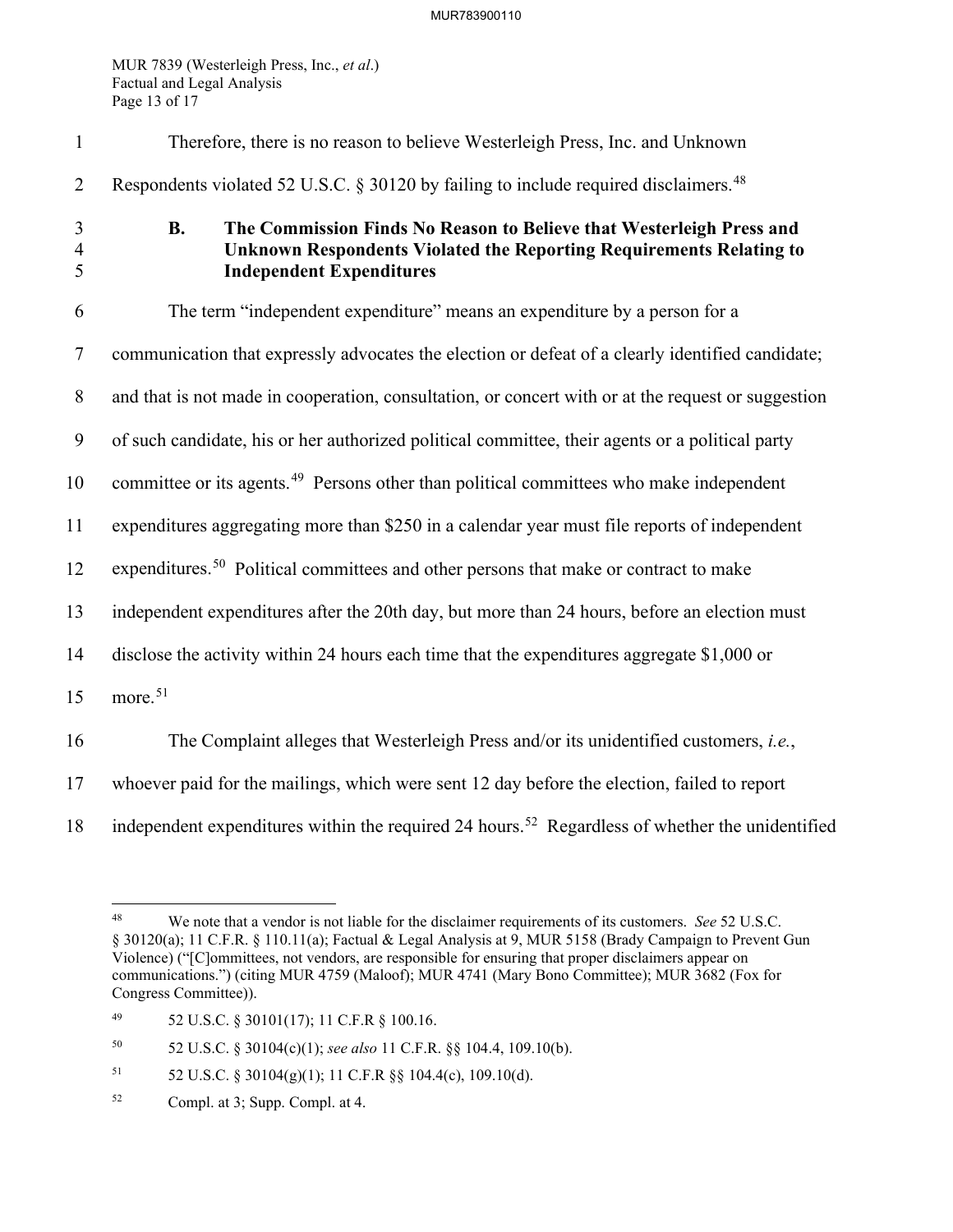MUR 7839 (Westerleigh Press, Inc., *et al*.) Factual and Legal Analysis Page 14 of 17

| $\mathbf{1}$             | Westerleigh Press customers were political committees, under 52 U.S.C. § 30104(g)(1), they                                                                                                                                                                         |
|--------------------------|--------------------------------------------------------------------------------------------------------------------------------------------------------------------------------------------------------------------------------------------------------------------|
| $\overline{2}$           | would still have an obligation to report independent expenditures aggregating in excess of                                                                                                                                                                         |
| $\overline{3}$           | \$1,000 within 24 hours of the expenditures. The same is true for Westerleigh Press if it were the                                                                                                                                                                 |
| $\overline{4}$           | payor. However, because we conclude that the mailings do not contain express advocacy, <sup>53</sup> they                                                                                                                                                          |
| 5                        | are not independent expenditures and would not be required to be reported as such.                                                                                                                                                                                 |
| 6                        | Therefore, there is no reason to believe Westerleigh Press, Inc. and Unknown                                                                                                                                                                                       |
| $\tau$                   | Respondents violated 52 U.S.C. § 30104(c) by failing to report independent expenditures.                                                                                                                                                                           |
| 8<br>9<br>10<br>11<br>12 | $\mathbf{C}$ .<br>The Commission Finds No Reason to Believe that Westerleigh Press and<br><b>Unknown Respondents Made, and Respondent Committees Knowingly</b><br>Accepted and Failed to Report, Excessive or Prohibited In-Kind Corporate<br><b>Contributions</b> |
| 13                       | Political committees must report their financial activity, including their receipts and                                                                                                                                                                            |
| 14                       | disbursements in accordance with the provisions of the Act and Commission regulations. <sup>54</sup> Each                                                                                                                                                          |
| 15                       | political committee must report the name, mailing address, occupation, and employer of any                                                                                                                                                                         |
| 16                       | individual who contributes more than \$200 to the committee in a calendar year, along with the                                                                                                                                                                     |
| 17                       | amount and date of the individual's contributions. <sup>55</sup> Among other required itemizations, the                                                                                                                                                            |
| 18                       | report must include the identification of each political committee making a contribution to the                                                                                                                                                                    |
| 19                       | reporting committee together with the date and amount of the contribution. <sup>56</sup> Under the Act, a                                                                                                                                                          |
| 20                       | "contribution" includes "any gift, subscription, loan, advance, or deposit of money or anything of                                                                                                                                                                 |
| 21                       | value made by any person for the purpose of influencing any election for Federal office. <sup>57</sup> The                                                                                                                                                         |

<span id="page-15-0"></span><sup>53</sup> Part III[.A.](#page-8-5) 

<span id="page-15-1"></span><sup>54 52</sup> U.S.C. § 30104(b)(2), (4); 11 C.F.R. § 104.3(a), (b).

<span id="page-15-2"></span><sup>55</sup> 52 U.S.C. § 30104(b)(3)(A); 11 C.F.R. § 104.3(a)(4)(i).

<span id="page-15-3"></span><sup>56 52</sup> U.S.C. § 30104(b)(3)(B); 11 C.F.R. § 104.3(a)(4)(ii).

<span id="page-15-4"></span><sup>57 52</sup> U.S.C. § 30101(8)(A); 11 C.F.R. § 100.52.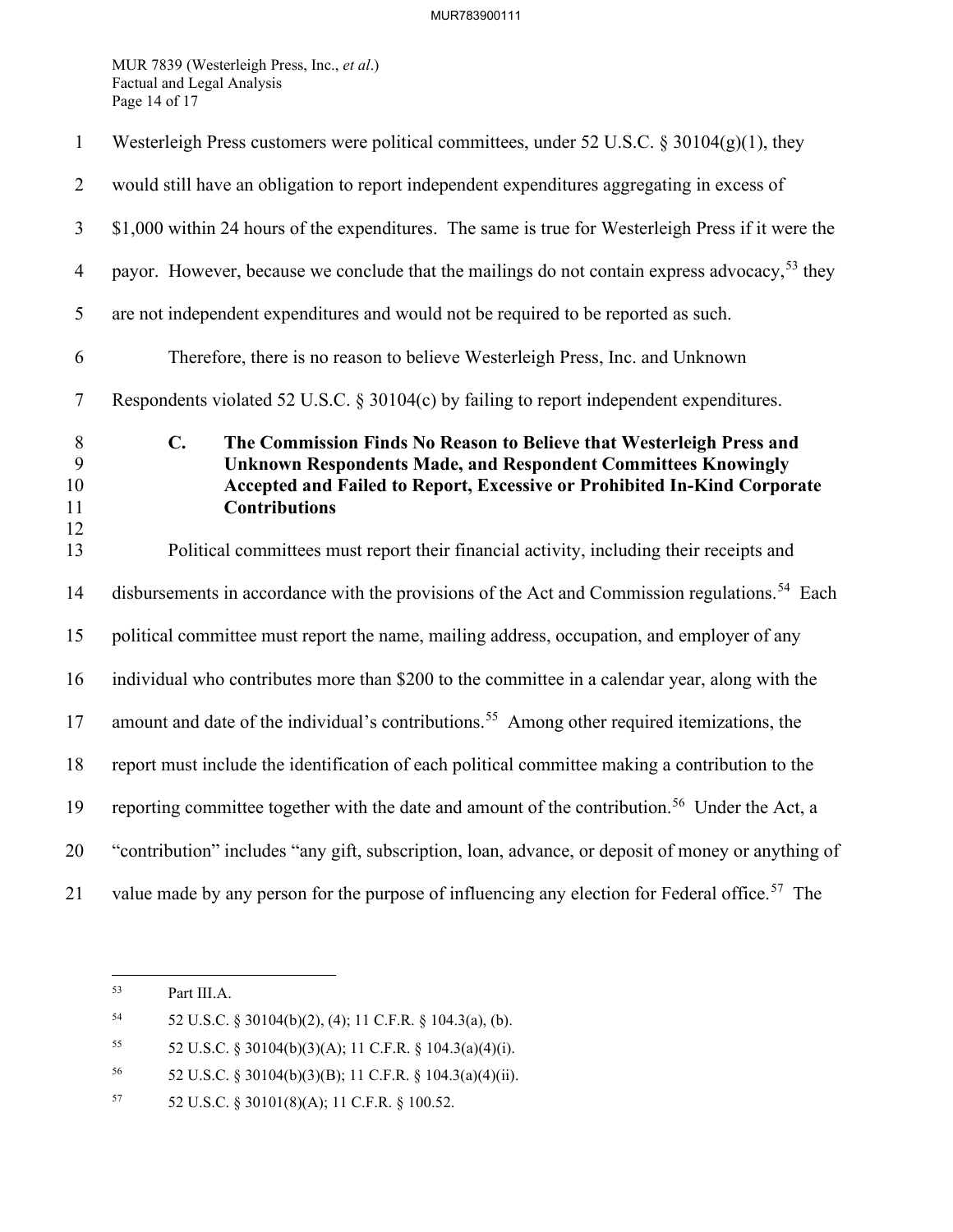MUR 7839 (Westerleigh Press, Inc., *et al*.) Factual and Legal Analysis Page 15 of 17

| $\mathbf{1}$   | term "anything of value" includes "all in-kind contributions." <sup>58</sup> In- kind contributions include |
|----------------|-------------------------------------------------------------------------------------------------------------|
| $\overline{2}$ | "coordinated expenditures," that is, expenditures "made by any person in cooperation,                       |
| $\mathfrak{Z}$ | consultation or in concert, with, or at the request or suggestion of, a candidate, his [or her]             |
| $\overline{4}$ | authorized committees, or their agents." <sup>59</sup> Under Commission regulations, a communication is     |
| 5              | coordinated and treated as an in-kind contribution when it is: (1) paid for by a third-party; (2)           |
| 6              | satisfies one of five content standards; and (3) satisfies one of five conduct standards. <sup>60</sup>     |
| $\tau$         | The Act limits the amount an individual may contribute to a candidate's authorized                          |
| $8\phantom{.}$ | committee per election (\$2,800 during the 2020 election cycle) and limits the amount a candidate           |
| 9              | committee may contribute to another candidate committee per election (\$2,000 during the 2020               |
| 10             | election cycle). <sup>61</sup> Likewise, the Act prohibits any candidate or committee from knowingly        |
| 11             | accepting an excessive contribution. <sup>62</sup> The Act prohibits corporations from making               |
| 12             | contributions to federal candidates, and likewise bars candidates, political committees (other than         |
| 13             | independent expenditure-only political committees and committees with hybrid accounts), and                 |
| 14             | other persons, from knowingly accepting or receiving corporate contributions. <sup>63</sup>                 |
| 15             | The Complaint alleges that Westerleigh Press or Unknown Respondents may have                                |
| 16             | coordinated the mailings with the campaigns of the incumbents' opponents. <sup>64</sup> However, as         |

<span id="page-16-1"></span>59 52 U.S.C. § 30116(a)(7)(B); 11 C.F.R. § 109.20.

<span id="page-16-4"></span>62 52 U.S.C. § 30116(f), *see also* 11 C.F.R. § 110.9.

<span id="page-16-5"></span>63 52 U.S.C. § 30118(a); 11 C.F.R. § 114.2(a), (d).

<span id="page-16-0"></span><sup>58 11</sup> C.F.R. § 100.52(d).

<span id="page-16-2"></span><sup>60 11</sup> C.F.R. § 109.21(a).

<span id="page-16-3"></span><sup>61 52</sup> U.S.C. § 30116(a)(1)(A); *see also* 11 C.F.R. § 110.1(b); Price Index Adjustments for Contribution and Expenditure Limitations and Lobbyist Bundling Disclosure Threshold, 84 Fed. Reg. 2,504, 2,505 (Feb. 7, 2019) (adjusting certain limitations for the 2019-2020 election cycle).

<span id="page-16-6"></span><sup>64</sup> Compl. at 2-3; Supp. Compl. at 3-4.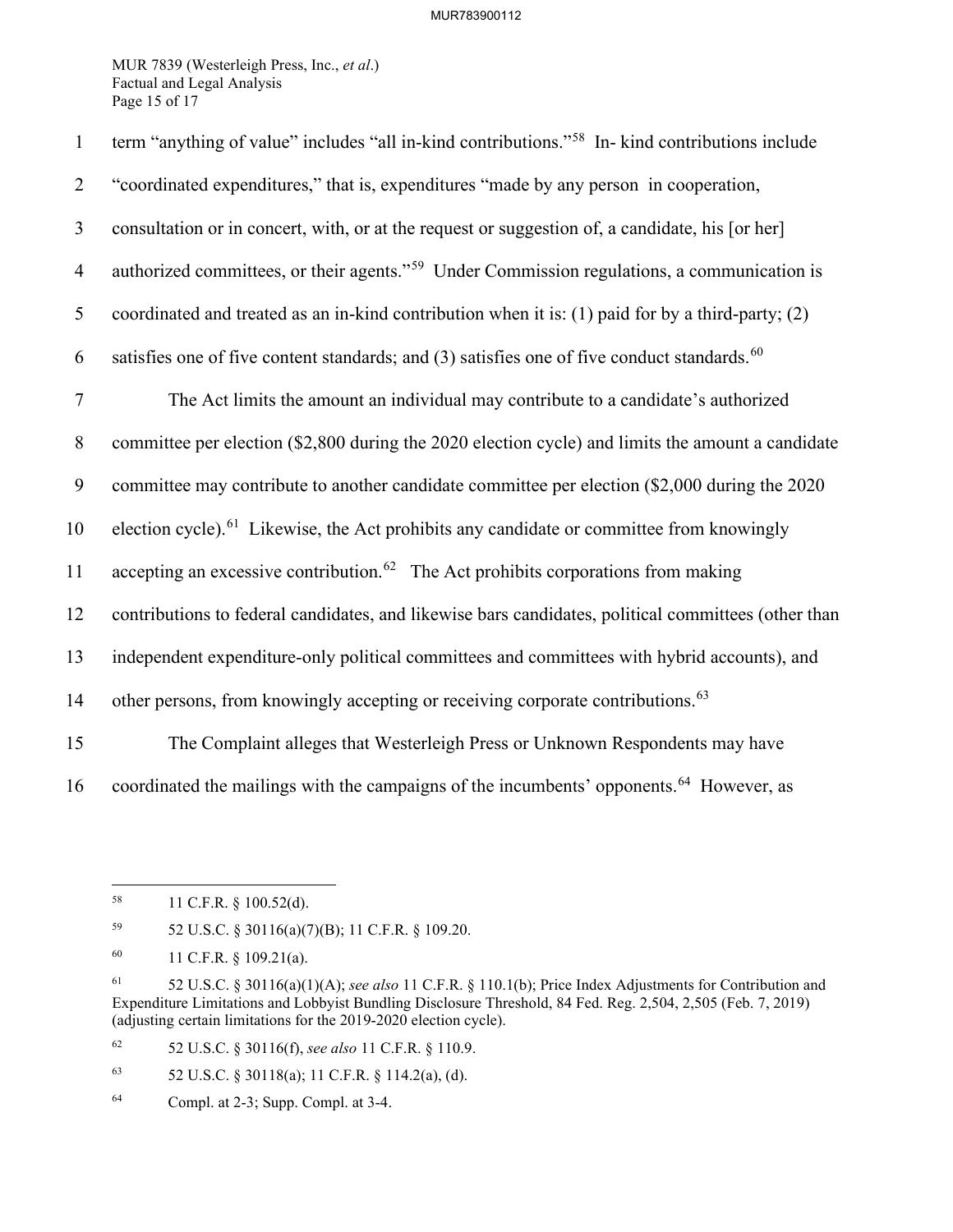MUR 7839 (Westerleigh Press, Inc., *et al*.) Factual and Legal Analysis Page 16 of 17

1 explained below, the Commission's three-prong coordinated communication regulation<sup>[65](#page-17-0)</sup> does 2 not appear to be satisfied.

There is no information satisfying the conduct prong,  $66$  *i.e.*, there is nothing to suggest 4 that Westerleigh Press or its unidentified customers coordinated with the Harrison, Gross, or 5 Bullock Committees. In support of its coordination allegation, the Complaint points to 6 Westerleigh Press's website on which it "describes itself as having specialty knowledge and 7 information about 'political printing' and that 'Westerleigh Press is the nationwide leader in 8 union political print and mail,' and identifies several Democratic candidates as clients."<sup>[67](#page-17-2)</sup> 9 According to the Complaint, "Westerleigh Press, as an experienced 'political printer,' is well 10 aware of the requirements of federal law regarding the inclusion of disclaimers and information 11 as to the source of payment for political mailings about federal candidates and campaigns. 12 Westerleigh Press has conspired with unknown Democratic operatives and/or committees to 13 violate federal law  $\ldots$  .  $\frac{1568}{156}$  $\frac{1568}{156}$  $\frac{1568}{156}$ 14 The Complaint does not provide any specific factual support for its general allegations 15 that the mail pieces were made at the request or suggestion of the Respondent Committees, or 16 that they had substantial discussion in or material involvement in the creation, production, or 17 distribution of the mail pieces. Further, although we do not know the identities of the 18 anonymous senders, the Respondent Committees all deny that they coordinated with anyone

<span id="page-17-0"></span>19 about the mailings, and the response from the Gross Committee included a sworn declaration

<sup>65 11</sup> C.F.R. § 109.21.

<span id="page-17-1"></span><sup>66 11</sup> C.F.R.  $\S$  109.21(a)(3), (d).

<span id="page-17-2"></span><sup>67</sup> Compl. at 1 (citing *Political Printing. Your premier union printer for all your campaign resources,* Westerleigh Press, Inc., [https://wpprinting.com/political-printing/,](https://wpprinting.com/political-printing/) (last visited Dec. 29, 2021)).

<span id="page-17-3"></span><sup>68</sup> *Id*. at 1.